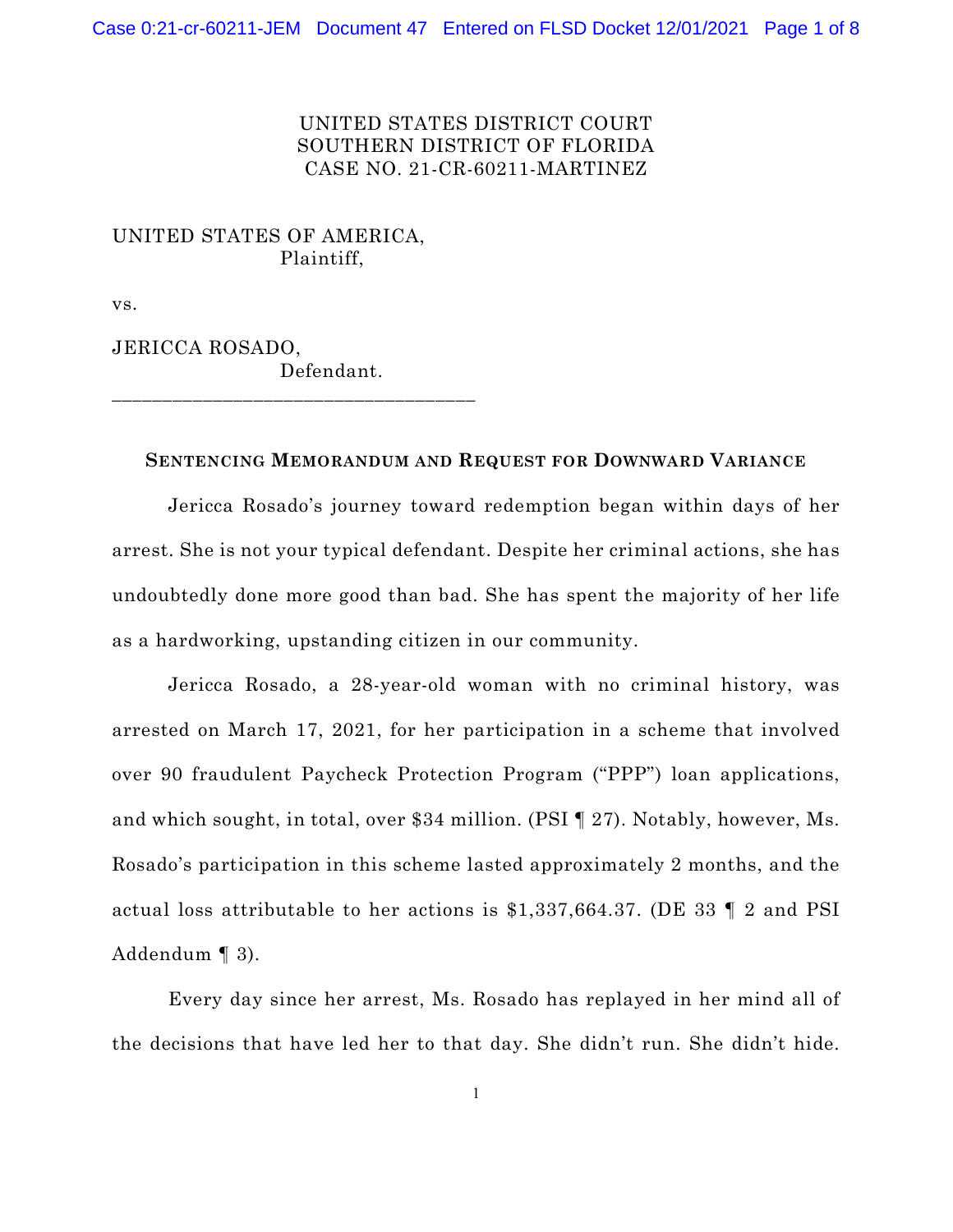She has waited, in a constant state of anxiety, for almost 9 months. The decisions she made in the summer of 2020, will haunt her, like a shadow, for the rest of her life. She does not attempt to justify her actions, she appreciates the seriousness of her crime, and she accepts full responsibility.

Through this memorandum Ms. Rosado hopes to explain, not excuse, how she ended up in the predicament she is in. Ultimately, she asks this Court to consider how she has otherwise led her life.

- 1) Ms. Rosado accepted responsibility for her crimes immediately, and has been trying to right her wrongs ever since;
- 2) The numbers do not lie: Ms. Rosado' age, criminal history, and prosocial support system suggest that she is unlikely to recidivate;
- 3) When compared to similarly situated defendant's, nothing suggests that a sentence of incarceration is necessary;
- 4) The collateral consequences of incarceration will have far-reaching, negative effects on her family and loved ones.

To that end, and for the reasons set forth below, Ms. Rosado requests that this Court vary downward, and sentence her to a term of probation, followed by a period of Supervised Release.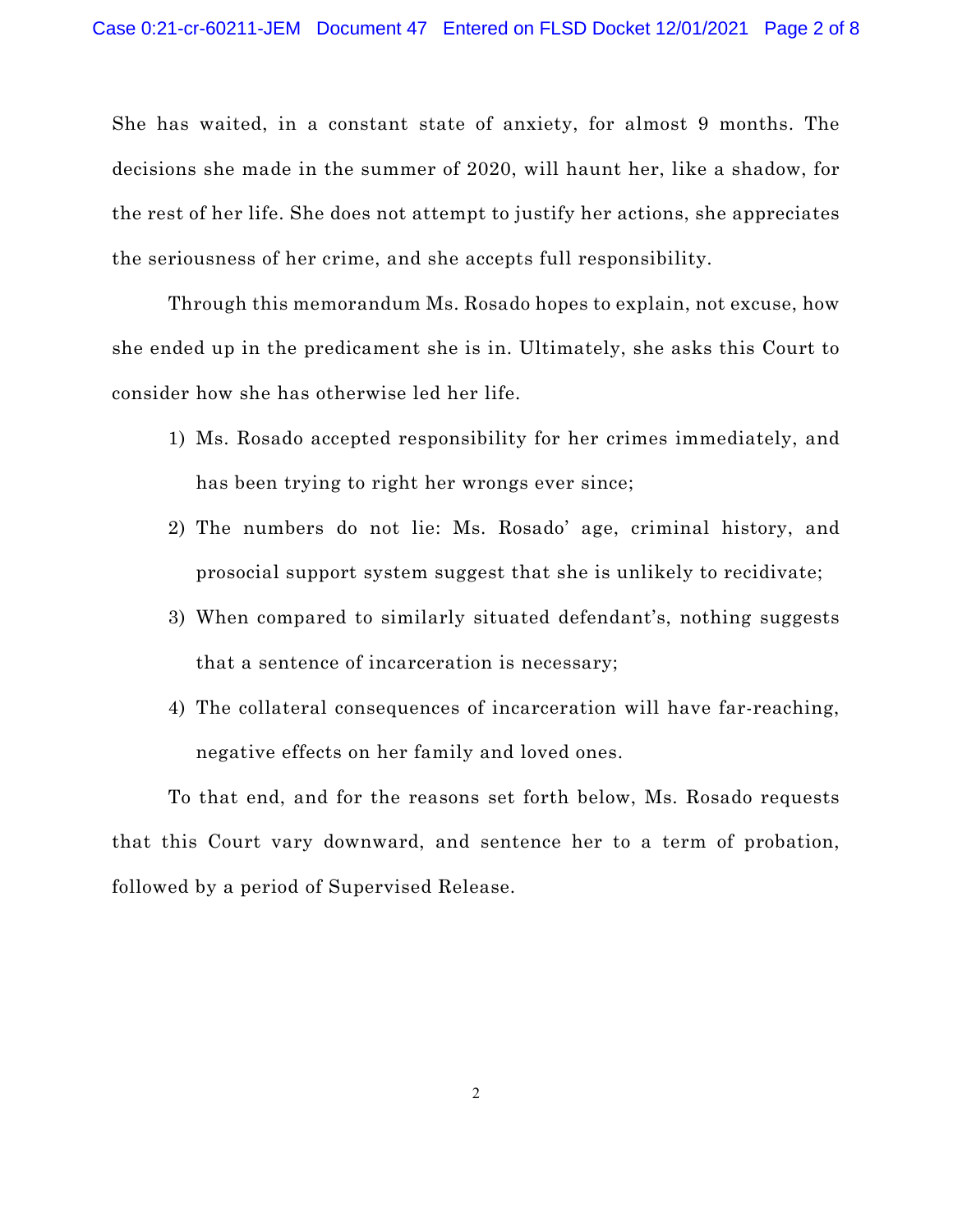#### **MS. ROSADO ACCEPTED RESPONSIBILITY FOR HER CRIME IMMEDIATELY, AND HAS BEEN TRYING TO RIGHT HER WRONGS EVER SINCE.**

Born on August 15, 1993, to Mr. Jose Rosado and Ms. Cheyonne Molino in Martinez, California, Jericca Rosado had a good childhood. Despite never having a relationship with her father, Ms. Rosado's mother tried her best to provide her with a nurturing and loving environment.

When she was 14 years old, however, Ms. Rosado began experiencing multiple health issues. In January of 2008, was diagnosed with Arnold Chiari Malformation Type  $1 - a$  condition in which brain tissue extends into the spinal canal. This has resulted in consistent monitoring, multiple surgeries, and ongoing medication throughout her life. She routinely experiences seizures (including one on the day of her arrest), unbearable migraines and dizziness. She has had fluid drained from her brain on multiple occasions. Ms. Rosado's health is fragile, to say the least, and proper medical care is vital to her continued well-being.. (*See Defense Exhibit A: Kaiser Permanente Health*  Summary and PSI ¶ 97)

Ms. Rosado graduated high school in 2011, and began attending Benedict College, in Colombia, South Carolina in the fall of that year. Although she earned enough credits to graduate, an outstanding tuition debt prevented her from receiving her diploma.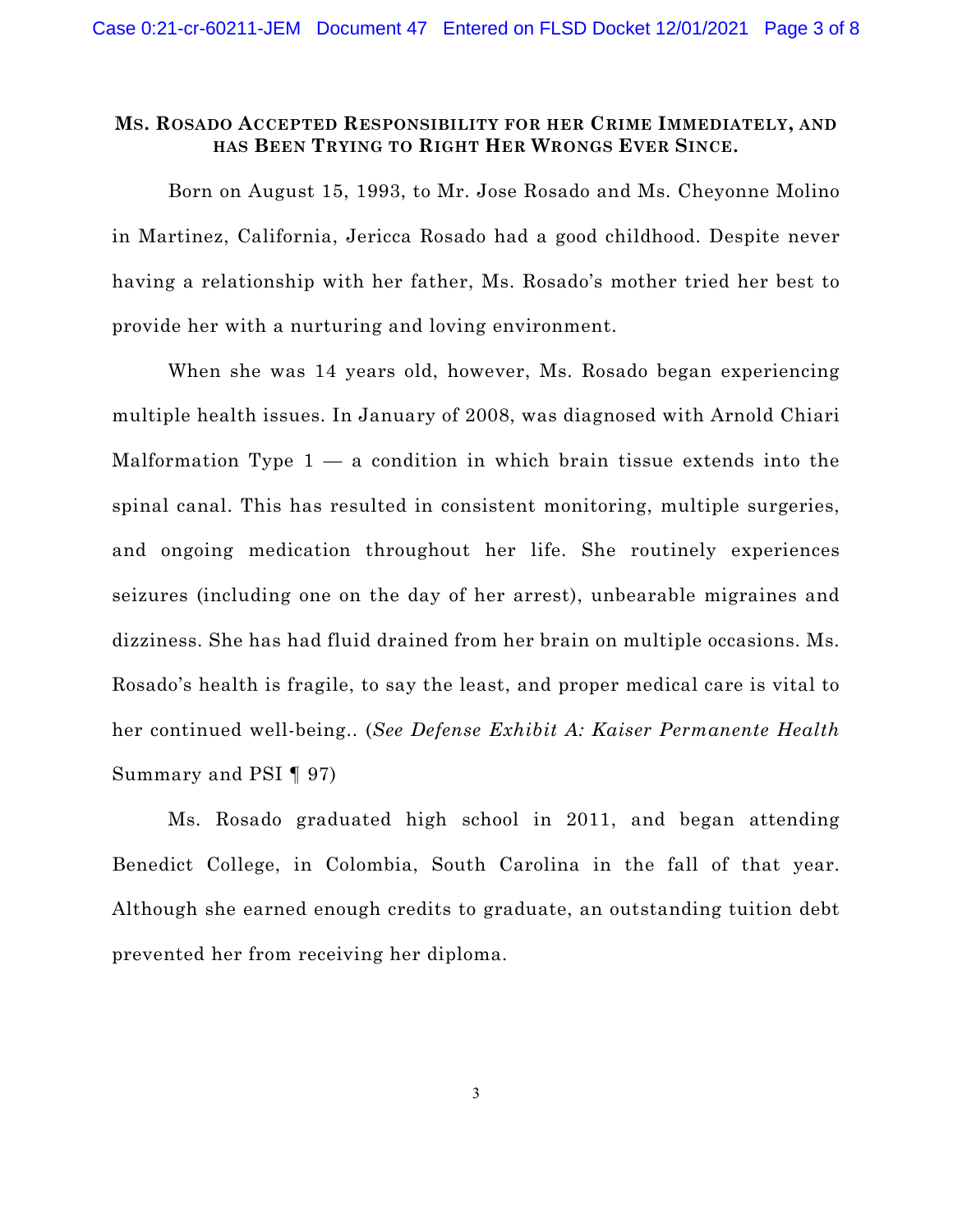## **THE NUMBERS DO NOT LIE: MS. ROSADO'S AGE, CRIMINAL HISTORY, AND PROSOCIAL SUPPORT SYSTEM SUGGEST THAT SHE IS AMONGST THE LEAST LIKELY TO RECIDIVATE**

The factors promulgated by the U.S. Sentencing Commission, and in 18 U.S.C. §3553, work to further the basic purposes of criminal punishment: deterrence, incapacitation, just punishment, and rehabilitation.[1](#page-5-0) Nothing suggests that in this case those purposes can only be met by incarceration.

In fact, multiple factors indicate that Ms. Rosado is already unlikely to reoffend. A U.S. Sentencing Commission 2017 study on recidivism, for example, found that offenders with a criminal history scores of 0 are the least likely to recidivate.<sup>[2](#page-5-0)</sup> With a criminal history score of 0, Ms. Rosado falls among the group of offenders least likely to recidivate:



 $\overline{a}$ 

<sup>1</sup> USSG §1.A.2

<sup>2</sup> *See* U.S. Sentencing Commission, The Past Predicts the Future: Criminal History and Recidivism of Federal Offenders (March 2017). [https://www.ussc.gov/research/research-reports/criminal-history-and-recidivism](https://www.ussc.gov/research/research-reports/criminal-history-and-recidivism-federal-offenders)[federal-offenders](https://www.ussc.gov/research/research-reports/criminal-history-and-recidivism-federal-offenders)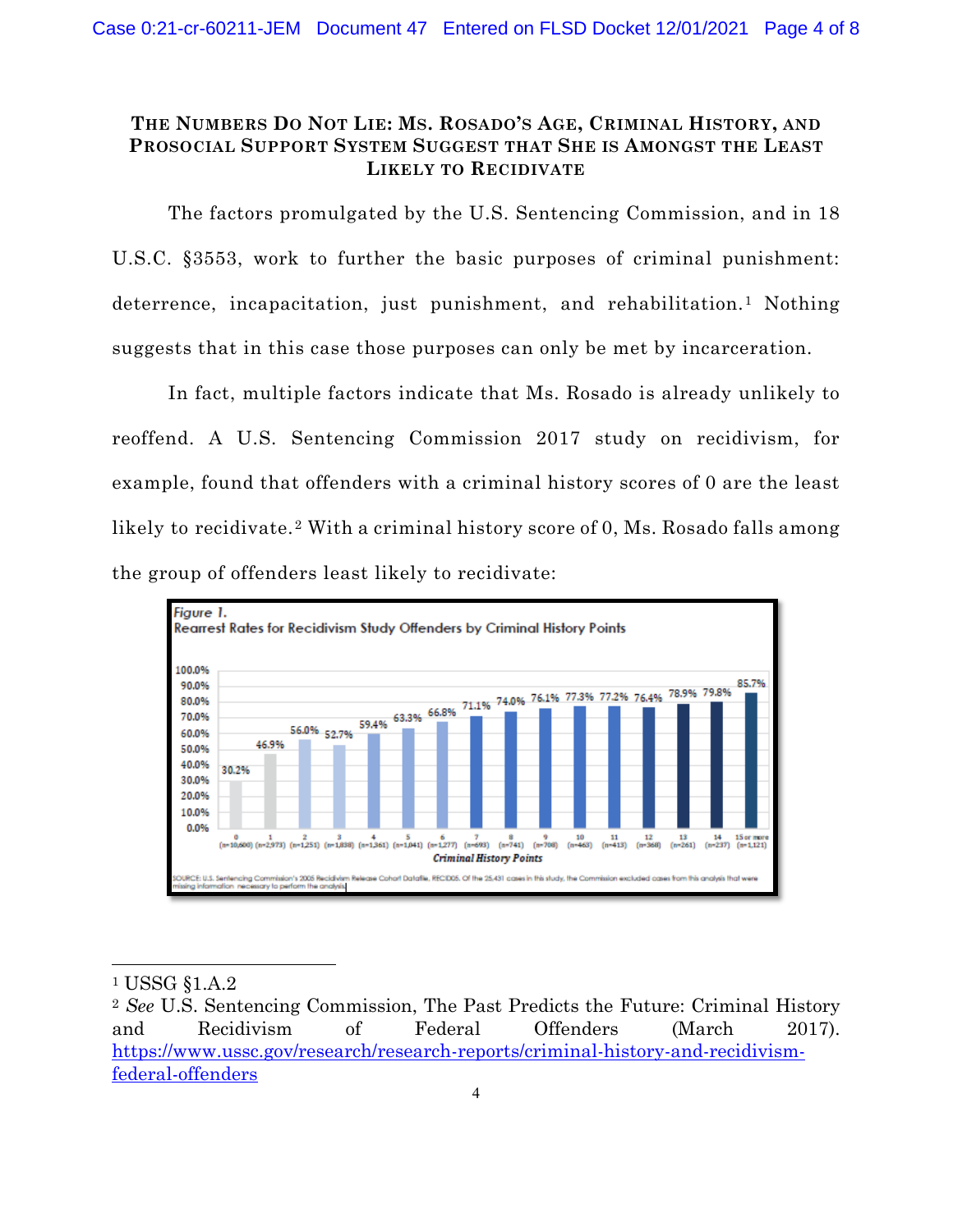Ms. Rosado's strong social ties also suggest that she is unlikely to recidivate. Criminological research has shown that family support is a key factor in helping offenders find their way in society after a criminal conviction. An April 2011 study by Mark T. Berg and Beth M. Huebner (a sociologist and criminologist, respectively) came to three important conclusions:[3](#page-5-0)

- 1) Offenders who were employed and had good quality ties to relatives were less likely to recidivate;
- 2) Offenders with good quality ties to relatives were more likely to be employed in the follow-up period;
- 3) A history of frequent unemployment reduced post-release employment.

They concluded that this is largely because, "….relative to the wider community, the family is more apt to overlook offenders' stigma—a phenomenon that facilitates the formation of social ties between offenders and members of their family."[4](#page-5-0)

As evidenced from the character letters submitted along with this memorandum, Ms. Rosado has a very strong support network.[5](#page-5-0) Her family and

 $\overline{a}$ 

<sup>3</sup> Berg, Mark T., Huebner, Beth M. (2011). Reentry and the Ties that Bind: An Examination of Social Ties, Employment, and Recidivism. *Justice Quarterly, Volume 28, Number 2,* 402.

<sup>4</sup> Eckland-Olson, S., Supancic, M., Campbell, J., & Lenihan, K. (1983). Postrelease depression and the importance of familial support. *Criminology, 21*, 253–275. <sup>5</sup> *See Defense Exhibit B:* Character Letters.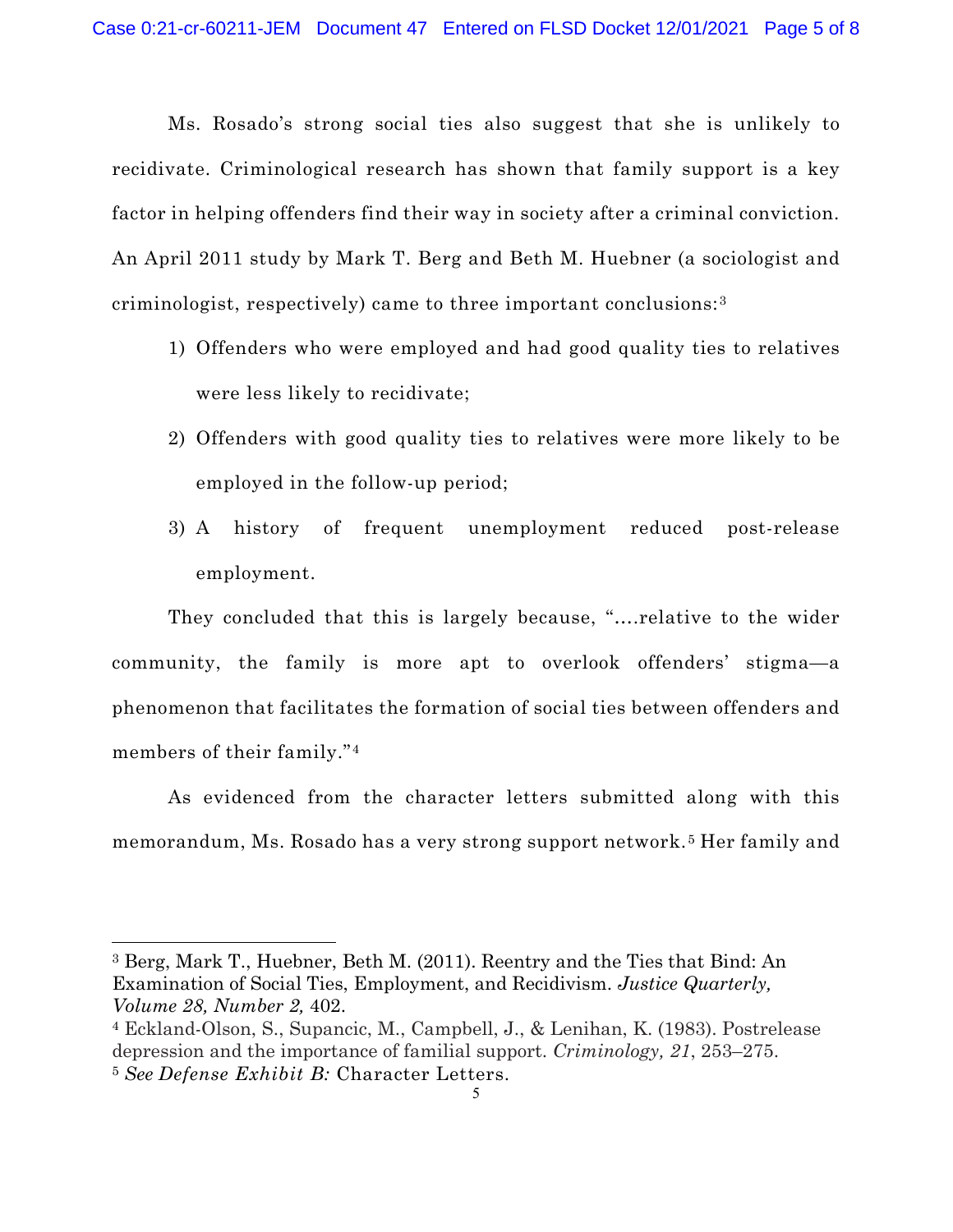friends are ready to support and encourage her as she continues to deal with the most difficult chapter in her life.

### **WHEN COMPARED TO SIMILARLY SITUATED DEFENDANTS, NOTHING SUGGESTS THAT A SENTENCE OF INCARCERATION IS NECESSARY**

Over the last two years, judges across the country have sentenced defendants convicted of fraud related to PPP loans. Understanding their facts and outcomes may help ensure that Ms. Rosado's ultimate sentence is in line with other sentences doled out throughout the country.

| #                | Defendant <sup>6</sup>             | <b>DOJ</b> Press<br>Release | Case #                | District   | <b>Actual Loss</b>         | Sentence                      |
|------------------|------------------------------------|-----------------------------|-----------------------|------------|----------------------------|-------------------------------|
|                  | Jericca Rosado                     |                             | 21-cr-60211-JEM       | S.D. Fla.  | \$1,337,664.37             |                               |
| 1                | Ioannis<br>Kralievits <sup>7</sup> | N/A                         | 21-cr-20157-CMA       | S.D. Fla.  | \$824,750                  | 19 months                     |
| $\bf{2}$         | Dennes Garcia                      | <b>Press Release</b>        | 21-cr-60146-RKA       | S.D. Fla.  | \$285,742                  | 18 months                     |
| $\bf{3}$         | Tiara Walker <sup>8</sup>          | <b>Press Release</b>        | $20-cr-60159-RAR$     | S.D. Fla.  | \$258,575                  | $12$ months $+1$<br>day       |
| $\boldsymbol{4}$ | Tonye Johnson <sup>9</sup>         | <b>Press Release</b>        | 21-cr-60017-RKA       | S.D. Fla.  | \$389,627                  | 18 months                     |
| $\overline{5}$   | Brian Arnold <sup>10</sup>         | N/A                         | 21-cr-20331-BB        | S.D. Fla.  | \$488,565                  | Time Served                   |
| $6\phantom{1}$   | Cindi Denton <sup>11</sup>         | <b>Press Release</b>        | $21-cr-60171-RS$      | S.D. Fla.  | \$377,883.91               | 6 months                      |
| $\overline{7}$   | Andre Clark <sup>12</sup>          | <b>Press Release</b>        | 21-cr-60029-WPD       | S.D. Fla.  | \$2,975,086                | 33 months                     |
| 8                | Leonel Rivero                      | <b>Press Release</b>        | 21-cr-20160-KMW       | S.D. Fla.  | $+ $1$ million             | 24 months                     |
| 9                | Justin Etwaru <sup>13</sup>        | N/A                         | $21-cr-20156$ -JLK    | S.D. Fla.  | \$57,750                   | $2 \text{ yrs.}$<br>probation |
| 10               | Latoya Stanley                     | <b>Press Release</b>        | $21-cr - 20067 - MGC$ | S.D. Fla.  | \$192,681                  | 18 months                     |
| 11               | Casey David<br>Crowther            | <b>Press Release</b>        | 20-cr-00114-JES       | M.D. Fla.  | \$2.1 million              | 37 months                     |
| 12               | Robert S. Stewart                  | <b>Press Release</b>        | 21-cr-00005-RDA       | E.D. Va.   | $+$ \$1 million            | 21 months                     |
| 13               | USA v. Jackson                     | <b>Press Release</b>        | 20-CR-112-MJN         | S.D. Ohio  | \$2.3 million.             | 24 months                     |
| 14               | Benjamin<br>Hayford                | <b>Press Release</b>        | 20-CR-00088-CVE       | N.D. Okla. | \$8.2 Million.<br>(sought) | 24 months                     |
| 15               | USA v. Jaafar                      | <b>Press Release</b>        | 20-CR-00185-CMH       | E.D. Va.   | \$1.4 Million              | 12 months                     |

<sup>6</sup> The names of Ms. Rosado's co-conspirators are in red.

 $\overline{a}$ 

- <sup>7</sup> The government filed a Motion for Reduction Pursuant to U.S.S.G § 5k1.1.
- <sup>8</sup> Like Ms. Rosado, this defendant had no criminal history points. (DE 45 at 9).
- <sup>9</sup> Like Ms. Rosado, this defendant had no criminal history points. (DE 45 at 9).
- <sup>10</sup> Like Ms. Rosado, this defendant had no criminal history points. (DE 45 at 9).
- <sup>11</sup> Like Ms. Rosado, this defendant had no criminal history points. (DE 45 at 9).

<span id="page-5-0"></span><sup>13</sup> The government filed a Motion for Reduction Pursuant to U.S.S.G  $\S$  5k1.1.

 $12$  This defendant had a significant criminal history. (DE 45 at 10)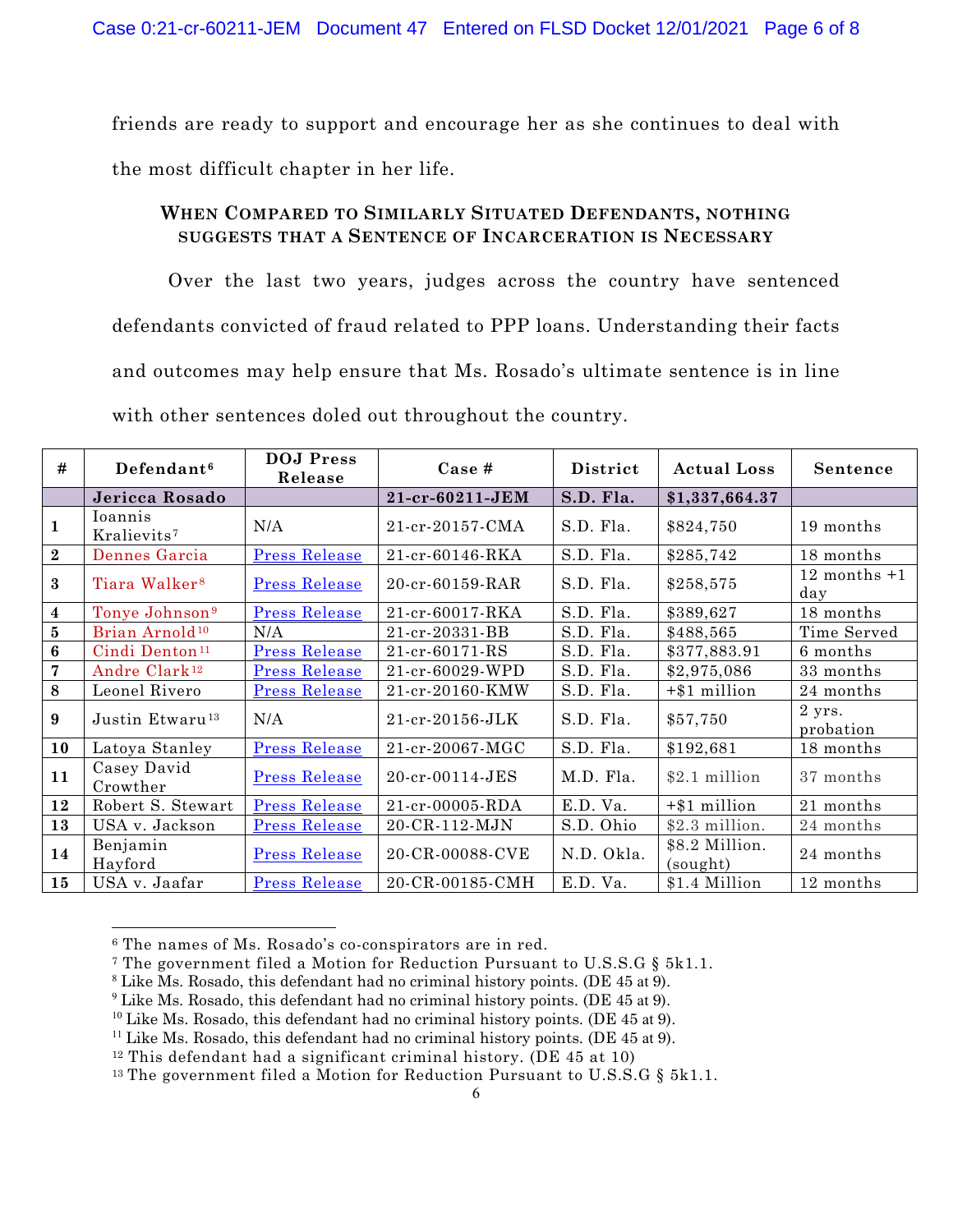### **THE COLLATERAL CONSEQUENCES OF INCARCERATION WILL HAVE FAR-REACHING, NEGATIVE, CONSEQUENCES ON MS. ROSADO, HER DAUGHTER, AND HER FAMILY.**

Ms. Rosado's family and loved ones are eagerly awaiting her sentencing hearing. Knowing that she may be incarcerated, in the midst of a global pandemic, has kept them in a constant state of anxiety and worry.

Nothing in Ms. Rosado's past suggests she is destined to a life of crime. Her life story exemplifies why we are much more than the worst thing we have done. Did she commit a crime? Yes. Should she have known better? Of course. Yet, she also deserves credit for the otherwise exemplary life she has led.

Ms. Rosado therefore, respectfully requests that this Court vary downward, and sentence her to probation, followed by a term of supervised release. This is more than enough to achieve the goals of deterrence and just punishment.

Respectfully submitted,

MICHAEL CARUSO FEDERAL PUBLIC DEFENDER

BY: s/*Juan J. Michelen* Juan J. Michelen Assistant Federal Public Defender Florida Bar No. 92901 One East Broward Boulevard, Suite 1100 Fort Lauderdale, Florida 33301-1842 Tel: 954-356-7436 E-Mail: Juan\_Michelen@fd.org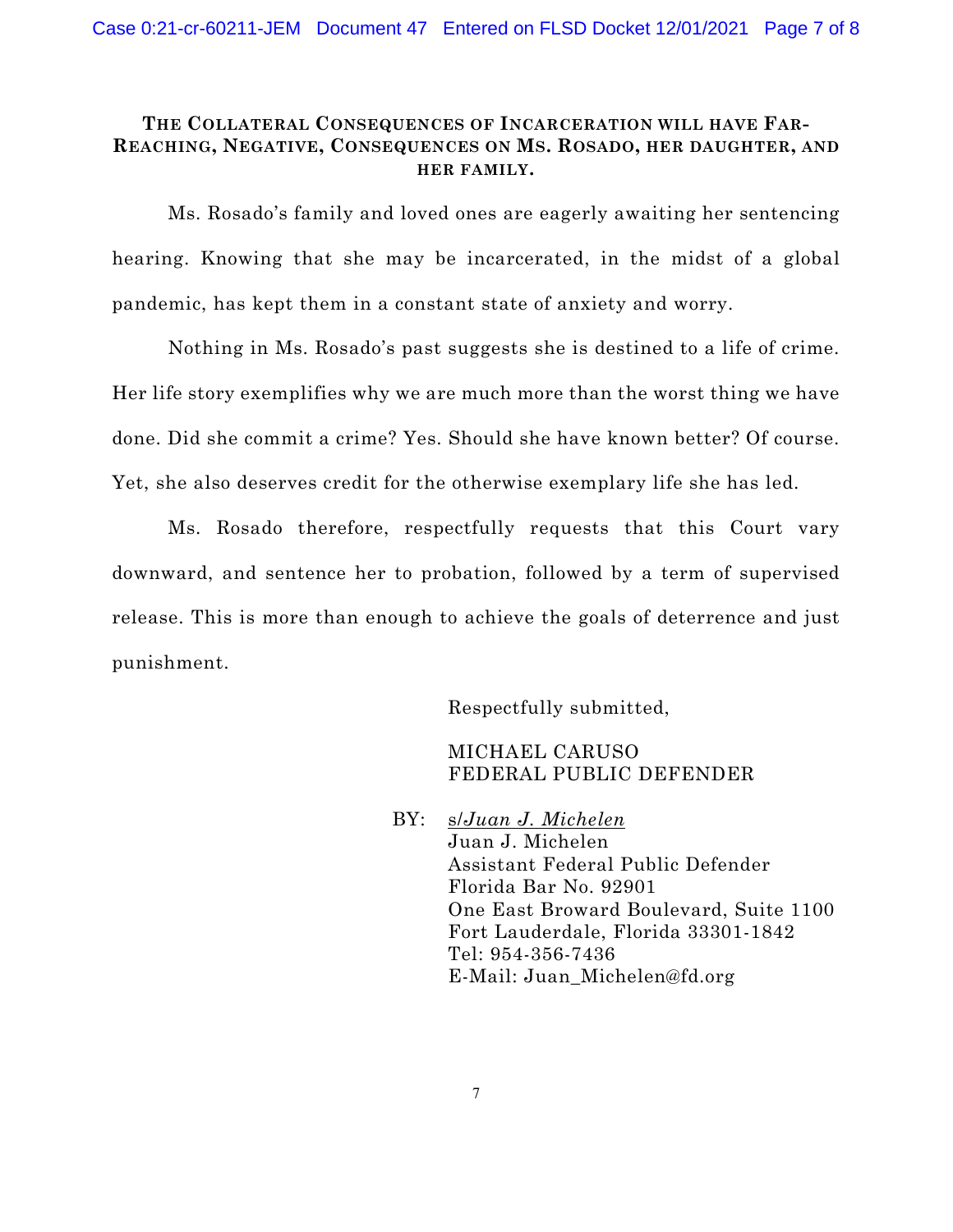#### **CERTIFICATE OF SERVICE**

I HEREBY certify that on December 1, 2021, I electronically filed the foregoing document with the Clerk of the Court using CM/ECF. I also certify that the foregoing document is being served this day on all counsel of record via transmission of Notices of Electronic Filing generated by CM/ECF or in some other authorized manner for those counsel or parties who are not authorized to receive electronically Notices of Electronic Filing.

> *s/ Juan J. Michelen*  Juan J. Michelen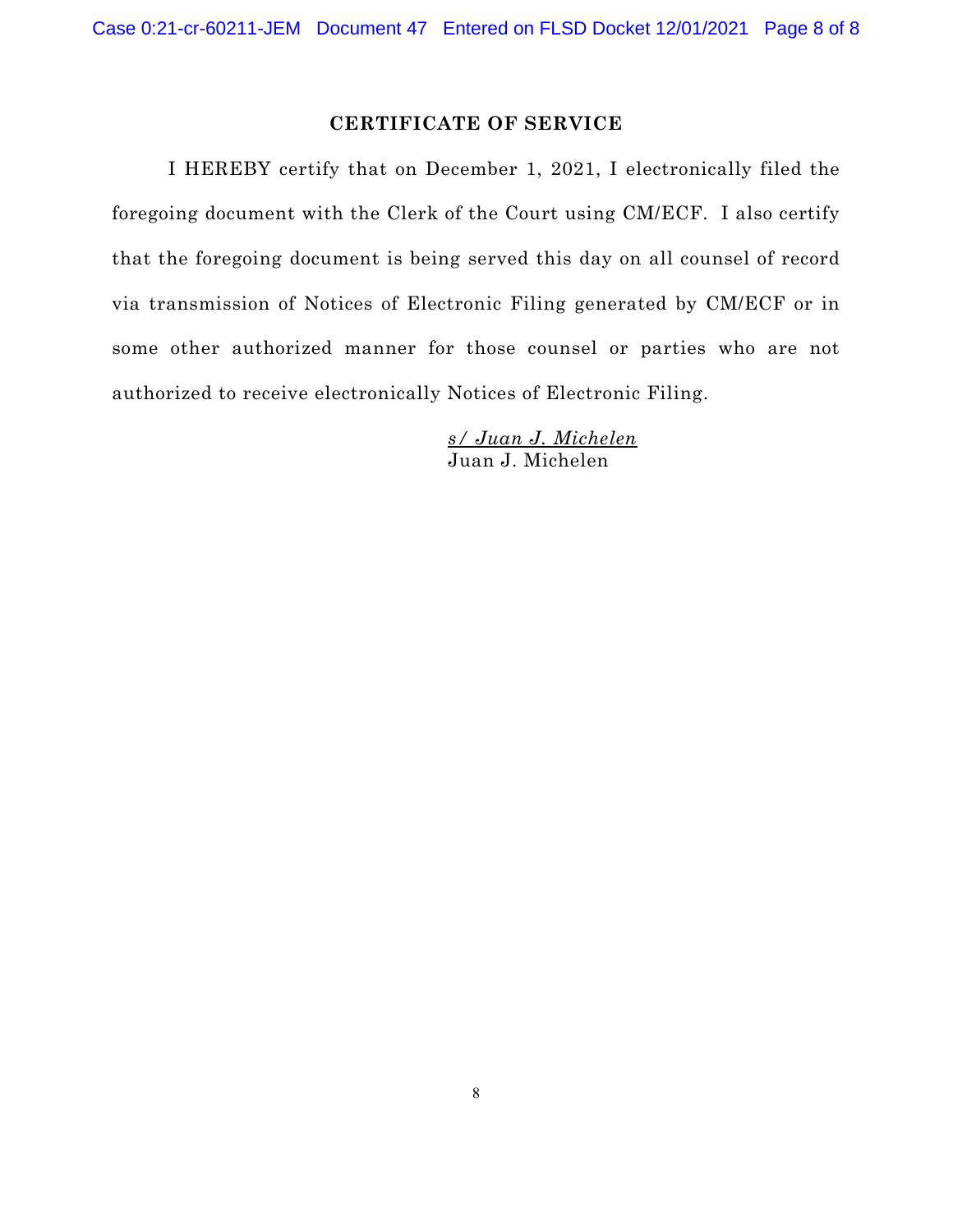

# Jericca Rosado



# Immunizations

**INFs pres free 3yrs-adult (Influenza)** (Given 12/11/2012)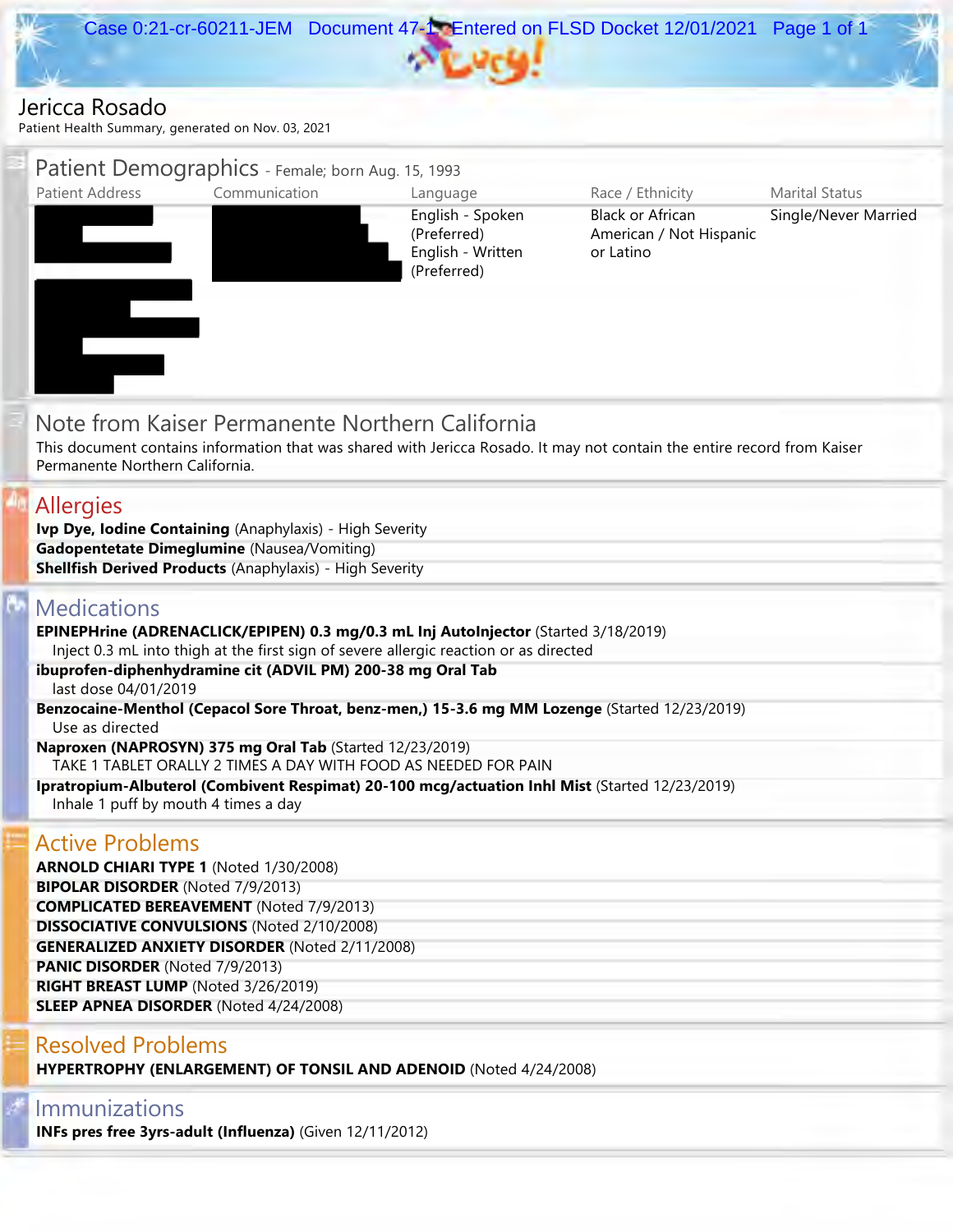11/9/21

Your Honor,

My name is Whitney Nichole Stevens and I am writing this letter on behalf of Jericca Rosado.

I met Jericca 2 years ago through a mutual friend that I've known for over 10 years and in the time that I've known her she has become one of my best friends. She is honest, loyal, generous, ambitious, courageous and one of the most supportive friends I've ever had. She has become like a sister to me and I feel blessed to have met her. Amongst my peers, Jericca is held in high esteem, often playing peacemaker and keeping our spirited, opinionated group centered in positivity and uplifted.

When I first heard of the charges Jericca is facing I was completely shocked because what she is accused of is totally out of her character. I am confident that if given another chance, Jericca will prove that she has learned from her mistake and get back to being the strong and smart young woman that I know she is.

Thank you for considering this letter on behalf of my dear friend. Please feel free to contact me if you have any additional questions.

Sincerely,

Whitney Nichole Stevens

Whitney Nichole Stevens 300 Yoakum Parkway Apt. 807 Alexandria, VA 22304 [\(504\) 877-0161](tel:(504)%20877-0161)